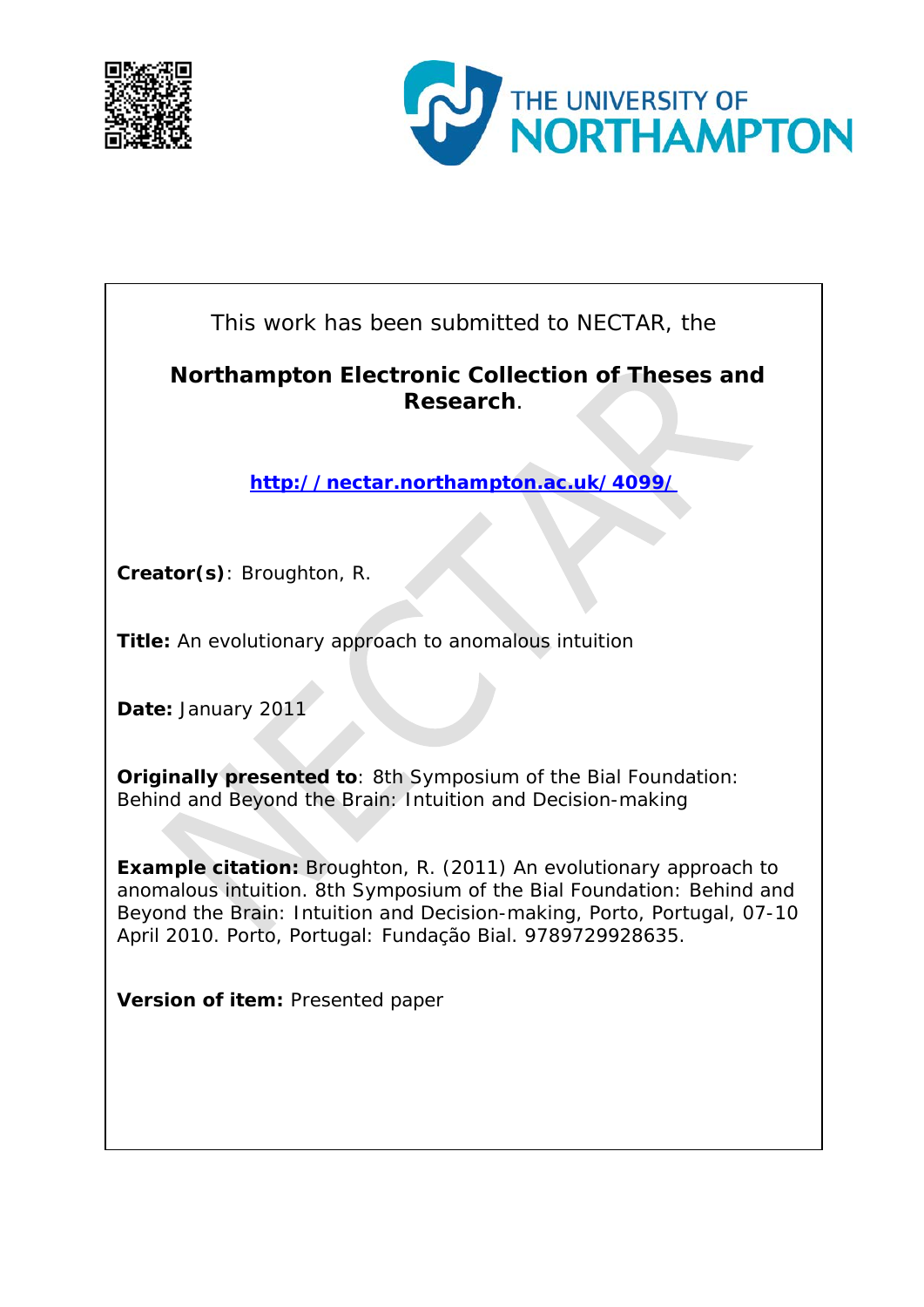# AN EVOLUTIONARY APPROACH TO ANOMALOUS INTUITION

### RICHARD S. BROUGHTON

Intuition is generally understood as knowledge or an insight, especially leading to a decision that does not seem to be arrived at by logical deliberation. Often it seems contrary to what would be expected by logical analysis. As can be seen from the papers in this symposium, we are beginning to understand the inputs to the intuitive process, among them the emotional system, especially unconscious emotional memories encoded in bodily feelings, and unconscious experiential learning.

Intuition, however, has always been associated with a hint of the anomalous, as frequently people report intuitive experiences that cannot easily be traced back to the typical inputs to the process that we have been considering. Examples of these experiences abound (Rhine, 1978; Stevenson, 1970) and often involve strong feelings that compel unexpected actions such as abruptly changing travel plans because of a 'feeling' that a relative needed them. The attacks on the World Trade Center towers generated a flood of reports such as one that was reported to me. It involved a woman who had a perfect attendance record over several years at her job in an office in one of the towers. She was proud of that record and had no intention of spoiling it, but early on the morning of the attack she awoke to the early morning sun streaming into her apartment and, quite unexpectedly found herself considering skipping work to enjoy the day in a park. After wrestling with this urge for a bit she gave in, turned off the alarm and went back to sleep. Of course, when she got up later and turned on the television she learned what she had missed.

It is, of course, an easy exercise to make reports like this seem trivial by chalking them up to coincidence or embellished memory, but for this woman it was a profound intuition, one that saved her life. Apart from its dramatic focus, it is just like all the other examples of intuition that we are considering in this symposium, but in this case, from where did the input to that intuition arise.

Cases like this have traditionally been studied within the field of parapsychology where over the decades a substantial data base of experimental research supports the notion that people are capable of acquiring information without the use of the senses as currently understood, i.e., anomalously. Within parapsychology and its predecessor, psychical research, taxonomy of the phenomena exists: telepathy, clairvoyance, and precognition, often just lumped together as extrasensory perception, or ESP, for short. For the purposes of this talk, we can call them *anomalous intuition*, because that is what it seems like to the person who experiences it.

Within parapsychology, there is a growing consensus that the fundamental feature of anomalous intuition is the ability to acquire information from the future, also known as precognition. All other aspects of anomalous intuition can be subsumed within this. This derives mainly from theoretical models of the phenomena (Bierman, 2008; May, Utts, & Spottiswoode, 1995) but also from the simple realisation that all of the ESP phenomena do not really become anomalous until some point in the future when the experience is confirmed by an event or additional information arriving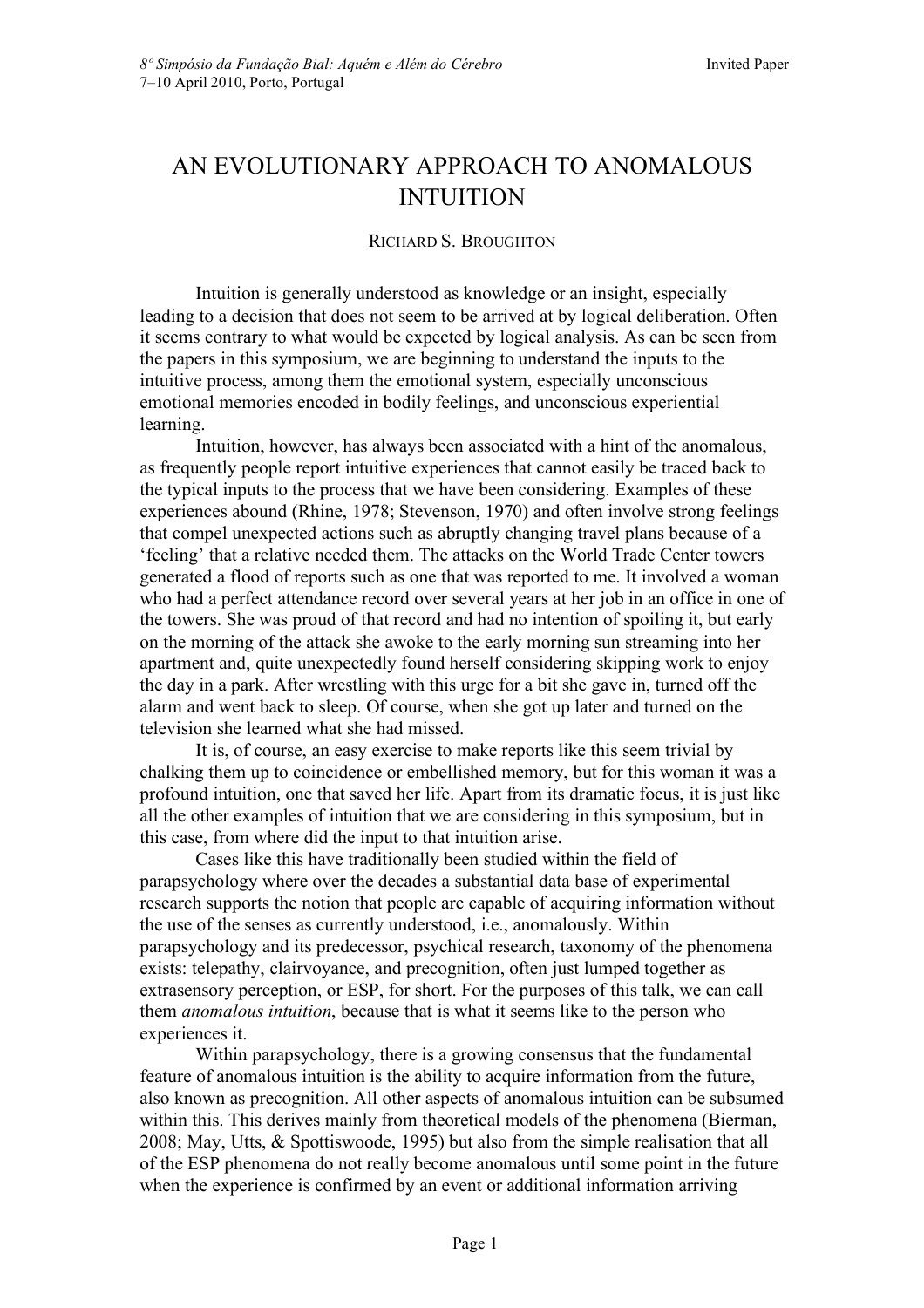through normal channels. Thus, the fundamental extrasensory perception is that of seeing the future, but not just any future. *It is seeing one's own future.*

There is no escaping the fact that these phenomena have been stereotyped as supernatural, but it is by no means necessary to view ESP or anomalous intuition as beyond the reach of science. In this talk I propose to outline how anomalous intuition can be understood not just within science, but firmly grounded in an evolutionary understanding of human abilities.

We begin with a deconstruction of anomalous intuition following a model proposed in the 1940s by Tyrrell (1946) in which anomalous intuition is seen to consist of two stages. Stage one, called the *process* in Tyrrell's terminology, is an unconscious process in which the anomalous information is received by the organism. Stage two, called the *product*, is the means by which the anomalous information is transformed into useful information or behaviour by the organism.

Stage one is the properly anomalous part. How can information from the future travel backwards in time? How can information travel great distances with no carrier medium? Stage one is a problem for physics to solve and there is no shortage of physicists working at it, as evidenced by a recent regional conference of the American Association for the Advancement of Science (AAAS) conference (Sheehan, 2006) and Professor Bierman's contribution to this symposium.

Stage two is not anomalous. This stage involves the normal psychological and neurophysiological processes of the human body. How anomalous intuition is utilised is most definitely for psychology and neuroscience to explain, but not unlike our efforts to understand all the other ways we gather and utilise information from the environment.

In trying to understand the stage-two components of anomalous intuition it is helpful to begin with an old maxim from engineering that I learned from a colleague, "If you want to find out how it works, first find out what it is for." As I have noted when I began this quest (Broughton, 1988) parapsychologists typically have not been moved to ask the question, "What are these strange abilities for?", preferring to revel in their strangeness rather than their utility.

Looking at the spontaneous cases that people report one might be tempted to think that the communication function was self-evident, but that does not stand up to close scrutiny as the 'communication' more often than not is very fragmentary and unreliable. Stanford was the first to explore seriously how extrasensory and other anomalous abilities might serve human needs. His  $\text{Psi}^1$  Mediated Instrumental Response Model (PMIR) (Stanford, 1974) and its subsequent elaborations (Stanford, 1990) speculated elegantly that anomalous intuition may be part of a system that gathered useful information to serve human needs, but what those needs are remained rather non-specific. Inspired by Stanford's initiative, I argued that if we are to take ESP or anomalous intuition seriously then we had to look for the needs it serves in an evolutionary context (Broughton, 1988), although I must admit that at the time I was not able to be any more specific than Stanford. However, the 'bottom line' for an evolutionary interpretation of anomalous intuition is that it must serve to increase our fitness to breed, survive and help insure the survival of our offspring.

In the decades since I first proposed the idea there has been only limited interest in evolutionary explanations for anomalous intuition or ESP. Taylor (2003) offers a comprehensive analysis of what he describes as 'need-serving' theories of psi

 $\frac{1}{1}$  $<sup>1</sup>$  In the parapsychological community psi is a general term for a range of anomalous phenomena,</sup> including ESP or anomalous intuition. It is not an acronym.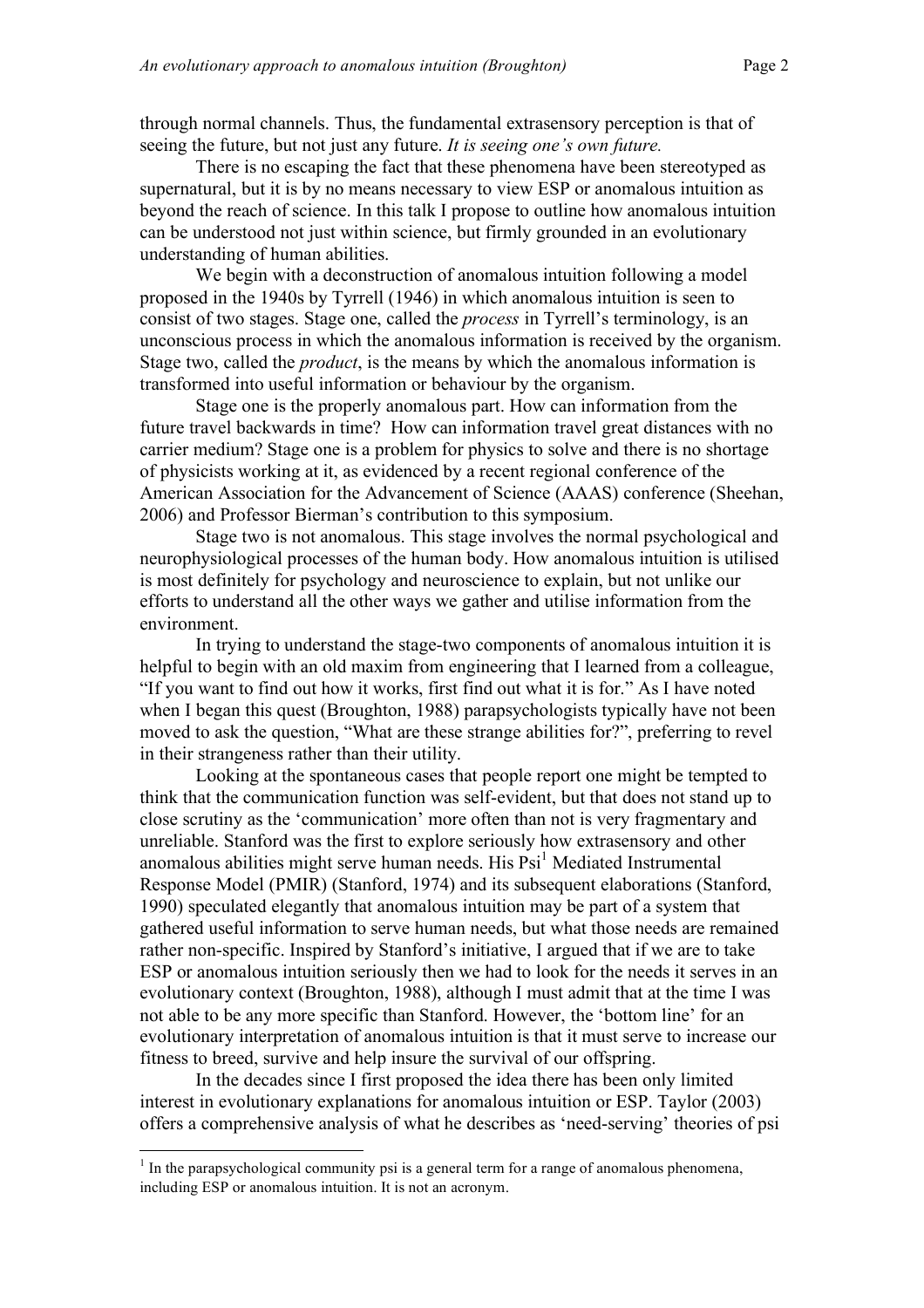within a properly biological evolutionary context. He concludes that an evolved ESP ability would necessarily be limited or imperfect and would probably operate through an environmental scanning type of mechanism. Taylor's scanning mechanism, however, is not an active one, but rather "being in a state receptive to any information that may serve the needs of the organism" (Taylor, 2003, p. 11). McClenon (2002) on the other hand, plays down what he calls 'direct benefit' theories such as those examined by Taylor, in favour of an evolutionary model based on indirect and largely psychological benefits that would arise from beliefs in the efficacy of healing and similar paranormal phenomena.

#### *Advancing the evolutionary understanding of anomalous intuition*

To move an evolutionary understanding of anomalous intuition forward it is necessary to identify specific and significant advantages that anomalous intuition might convey. For Homo sapiens this will be more than just knowing where food can be found or where predators lurk. Finn and colleagues (Finn, Geary, & Ward, 2005) have argued that as early hominins gained a level of mastery over the environment social competition between and within groups of other hominins increased. This generated selective pressure for increased intelligence, the development of a theory of mind, and possibly other capabilities such as the ability to entertain alternative future scenarios and predict others' behaviour. While the evolutionary advantage gained must be significant, it need not be big advantage. Haldane (1927) has calculated that just a 1 percent advantage could spread throughout the population within just the evolutionary time period for our own genus, homo. A related issue, the extremely slow pace of evolution, is also no longer seen to be a major obstacle as scientists are finding more and more examples of relatively rapid evolution in humans (cf. Wade, 2007, Chapter 12).

If the fundamental role of anomalous intuition is to provide some information of the future, then it may not need to work miracles to provide sufficient evolutionary advantage for selection to work. It has been noted (Broughton, 1988; Taylor, 2003) that the dramatic examples of anomalous intuition that are sometimes reported may not be typical of the 'normal' function of anomalous intuition. Most cases are described as hunches, feelings, or dreams that only make sense when some future event corroborates the initial impressions. Meta-analyses of the more successful lines of laboratory experiments on anomalous intuition have shown that the success rate (where anomalous intuition or ESP yields correct results) is very modest. The extensive US government funded programme into remote viewing (anomalous intuition by another name used in this case for 'psychic espionage') was said by even its supporters to have yielded actionable information in only about 15 percent of the real-world cases in which it was used (May, 1996). A key point frequently argued by the government researchers was that remote viewing was not a miracle source of information that solved all problems, but that it was most useful as an adjunct to the traditional means of collecting intelligence (May, 1996). This observation can equally be applied to anomalous intuition within the individual—it is not a magical window onto the future, but an occasional extra input to our normal sensory information gathering and processing systems. In this manner, anomalous intuition need not be correct or useful all of the time, but would need to be useful with sufficient frequency to be seen as an advantage by evolutionary selection. The result would be that anomalous intuition would be virtually indistinguishable from normal intuition.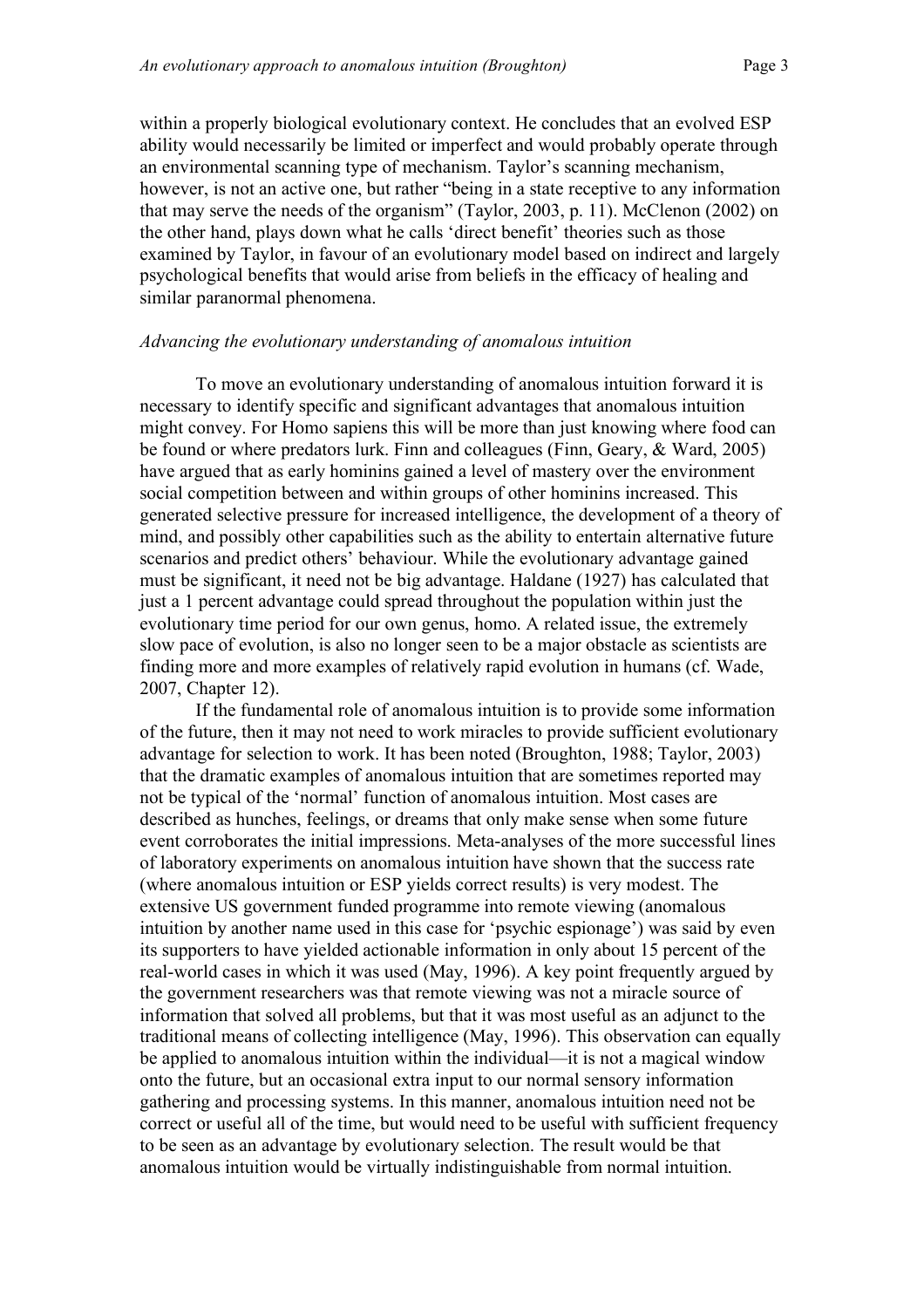#### *Mental time travel*

The hunt for how anomalous intuition would fit into the evolutionary development of homo sapiens has recently become more sharply focused thanks to the work of Thomas Suddendorf and Michael Corballis that highlights the role of what they call *mental time travel* (MTT) in human evolution (Suddendorf & Corballis, 2007a). Mental time travel is nothing more than our capacity to imagine the future. There is a growing recognition that mental time travel into the past—memory—and mental time travel into the future are closely related, and, according to Suddendorf and Corballis, "the ultimate evolutionary advantage must lie with the capacity to access the future" (Suddendorf & Corballis, 2007a, p. 299).

Mental time travel is based on episodic memory, not semantic memory. It is the vast memory store of specific events experienced by the individual that form the basic building blocks from which can be constructed various possible futures. MTT is also a top-down generative process in which the memory images are arranged in such a way as to create a plausible 'lived' scenario, but one not yet experienced. The wellknown fragility of memory fidelity actually facilitates the process by allowing a degree of flexibility in the construction of futures.

Suddendorf and Corballis make a compelling argument for the evolutionary importance of MTT. The increased behavioural flexibility that humans have by means of their ability to imagine, and therefore to prepare for, the future seems self-evidently an evolutionary advantage of the utmost importance. Suddendorf and Corballis go so far as to argue that our capacity for revisiting our past in memory is essentially a byproduct of evolution's pressure to be able to predict the future (Suddendorf & Corballis, 2007a, p. 302), which they later call the 'Future-first hypothesis' (Suddendorf & Corballis, 2007b, p. 339).

MTT may also be uniquely human. Suddendorf and Corballis argue that the flexibility and generative nature of MTT is distinctly different from future-oriented behaviours of other animals (such as caching food, etc.) that are rooted in instinct and relatively inflexible. Evidence suggests this difference is rooted in the expanded prefrontal cortex of homo sapiens, though Suddendorf and Corballis are open to the possibility that future animal research may qualify the claim that MTT is uniquely human (Suddendorf & Corballis, 2007b).

This is not the place to present a detailed exposition of MTT, but it is important to note that there are important commonalities between key features of MTT and anomalous intuition.

MTT utilises episodic memory as the building blocks for the generated future scenarios. Anomalous intuition has long been recognized to be based on episodic memory. Memories and memory fragments are assembled to convey anomalous information. I have argued, quite independently of MTT, that the experiences fundamental to ESP and anomalous intuition are similarly generated, though the inputs to that process remain obscure (Broughton, 2006).

Suddendorf and Corballis argue that offline processing is required in order to be able to combine the memories that will represent the future. In this sense, offline processing is the ability to disconnect the mental representational space from constant sensory input. Suddendorf and Corballis (2007a, p. 307) offer dreaming and daydreaming as examples of the offline capacity to assemble memories and merge these with recent input to represent the future. In parapsychology, it is well known that most spontaneous examples of ESP or anomalous intuition occur during the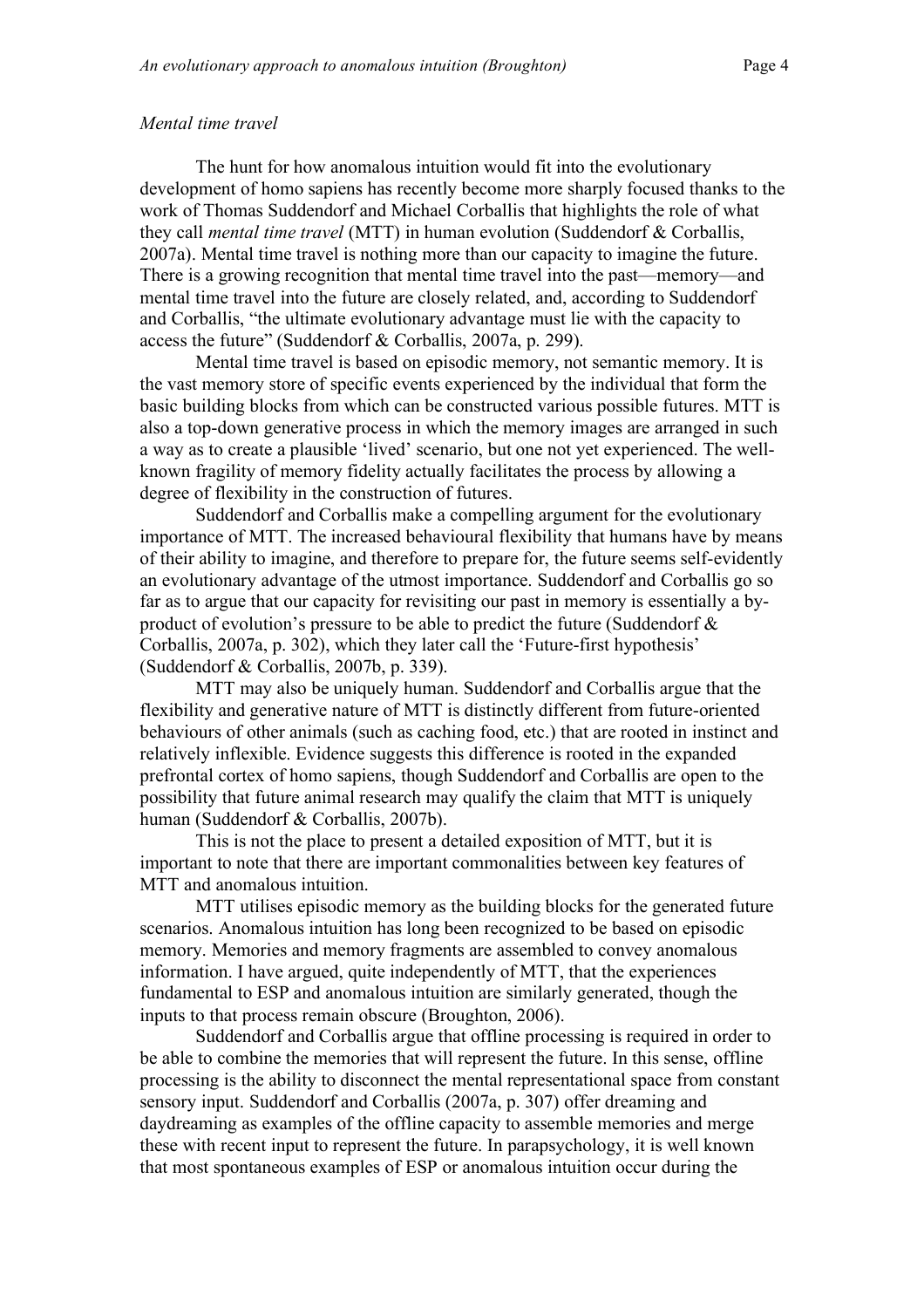dreaming state, followed closely by daydream like states. Specific individuals with a 'talent' for anomalous intuition and who have been studied almost uniformly claim that they employ strategies of 'clearing the mind' to reduce sensory input and encourage spontaneous imagery. In addition to carefully conducted and highly successful dream studies (Ullman, Krippner, & Vaughan, 1989) the consistently most successful research paradigm for ESP, the ganzfeld experiment (Hyman, 2010; Storm, Tressoldi, & Di Risio, 2010a, 2010b) explicitly cultivates offline processing. It can easily be demonstrated that offline processing in precisely the sense meant by Suddendorf and Corballis is fundamental to successful anomalous intuition in both the laboratory and in life.

Finally, the argument that the fragmentary and malleable nature of episodic memory may be crucial to an evolutionary adaptiveness that derives not from accuracy but by providing a fluid and flexible 'vocabulary' of memory images also finds parallels in parapsychology research. In a wide range of experiments, stronger evidence of anomalous intuition has been associated with highly creative types, having good imaginations and cognitive flexibility. While not a strong link, this nonetheless suggests that imagination and cognitive flexibility may be a trait that underlies successful use of anomalous intuition as well as adaptive MTT.

#### *Emotional input*

Suddendorf and Corballis allow for affective input to the MTT process, but almost in passing, and largely by reference to the affect heuristic (Slovic, Finucane, Peters, & MacGregor, 2002). Commenting on Suddendorf and Corballis, D'Argembeau and Van der Linden (2007) draw attention to the role of emotional input to the MTT process citing their own research and that of Damasio and Bechara (Bechara, Damasio, Tranel, & Damasio, 2005; Damasio, 1994, 1996). D'Argembeau and Van der Linden note that the emotional weighting of memories contributes to their likelihood of entering the recombinatorial process that is MTT, and the emotional weighting will relate to an individual's goals. The evidence is quite clear that any process that involves manipulating the contents of memory, whether it be decision making or MTT, will have critical input from the emotional system in the form of emotional weightings attached to the memory images. Previously I have highlighted the considerable evidence for a similar process in generating anomalous intuition, especially through the emotional components of dreaming and the generation of anomalous feelings, including somatic ones (Broughton, 2006). More direct evidence for an involvement of the emotional system in anomalous intuition comes from the line of research known as presentiment studies. (Bierman & Radin, 1997; Radin, 2004, Lobach, E. (this volume)).

It must be emphasized that I am not suggesting that MTT *requires* anomalous intuition. I am suggesting that if we are looking for an evolutionary rationale, as well as evolutionarily designed physiological mechanisms for anomalous intuition, MTT is clearly a leading candidate. This does not mean that somehow anomalous intuition tags memory images to indicate 'your future', but rather anomalous intuition may bias or influence the selection of the particular memories from which we construct our futures in the MTT process. The resulting future scenarios that are considered for the purposes of action or decisions will be indistinguishable from 'normal' intuition, but will have some degree of input from the future via the stage one mechanisms that we have yet to understand.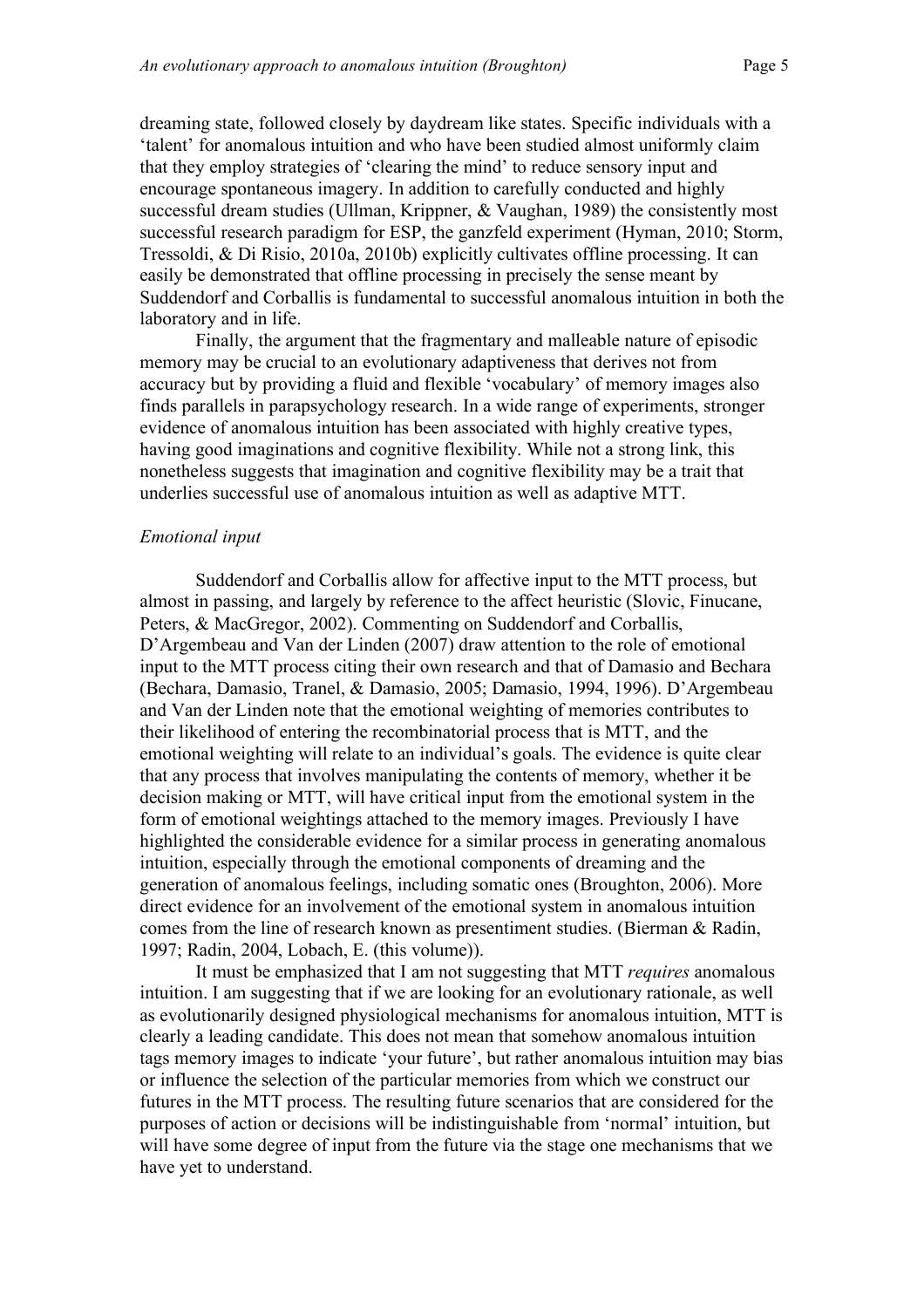#### *What is the evidence for an evolved anomalous intuition?*

The short answer to that question is, "Not much." This is probably due principally to the fact that parapsychologists have not been inclined to look for evidence that would indicate evolutionary origins of anomalous intuition. If anomalous intuition were evolutionarily determined then we would expect evidence of heritability. There is a long tradition of anecdotal reports that suggest heritability, and these are backed up by at least one large survey of Scottish 'second sight' (Cohn, 1994). Several independent sets of data from the ganzfeld experiments, mentioned above, have shown a substantial advantage for relatives when they are used as the sender-receiver pairs in those experiments. Parent-child pairs and sibling pairs demonstrate anomalous intuition far better than others do, including spousal pairs (see, for example, Broughton & Alexander, 1997).

#### *Objections to an evolved anomalous intuition*

There is one principal objection to the idea that anomalous intuition is a product of evolution that can be summed up in the question, "Why is anomalous intuition not more highly developed and more effective than what we see?" Given geologic time spans and evolution's power to develop exquisite organs that can extract information from so many aspects of our physical environment electromagnetic radiation, vibration, biochemicals—anomalous intuition should be far more effective at keeping humans out of danger than it appears to be. One philosopher who is convinced of the reality of psi has used the lack of evidence for an evolutionarily honed ability to use psi as evidence for a dualist worldview (Levin, 1996). This sort of argument is based on the dubious assumption that evolution is supposed to work according to a naive notion of what it should produce. Evolutionary psychology is on shaky enough ground trying to deduce evolutionary rationales for existing behaviour (Buller, 2005). It would be even riskier to propose expected behavioural outcomes for evolution.

Several answers can be offered to the above objection. The first is that the anomalous intuition that we observe may be the result of the optimum functioning that can be derived from the underlying mechanism. We have no idea how the stage one process outlined at the start of this paper interacts with human biology, so we have no way of determining how effective this process might be at extracting useful information. What we see of anomalous intuition may be as good as it gets, but that is good enough to constitute an evolutionary advantage.

A second answer is that the observed anomalous intuition is functioning at the level appropriate to an evolutionarily stable strategy (ESS). In evolutionary theory an ESS is a pattern of behaviour (strategy) which, if employed by all members of society, cannot be bested by another strategy (see Broughton, 1988 for an elaboration in the context of ESP). The balance of how 'effectively' we use anomalous intuition and when we use it may simply conform to an ESS that we have yet to understand.

A final possible answer is that anomalous intuition may not have been evolving so very long. Suddendorf and Corballis (2007a, p. 312) argue that mental time travel may have evolved comparatively recently, principally as a result of an evolutionary 'arms race' of cognitive and social abilities driven by intra-species and perhaps intra-genus competition. If anomalous intuition amounts to a supporting subsystem to MTT, then its evolutionary history may be correspondingly short. It is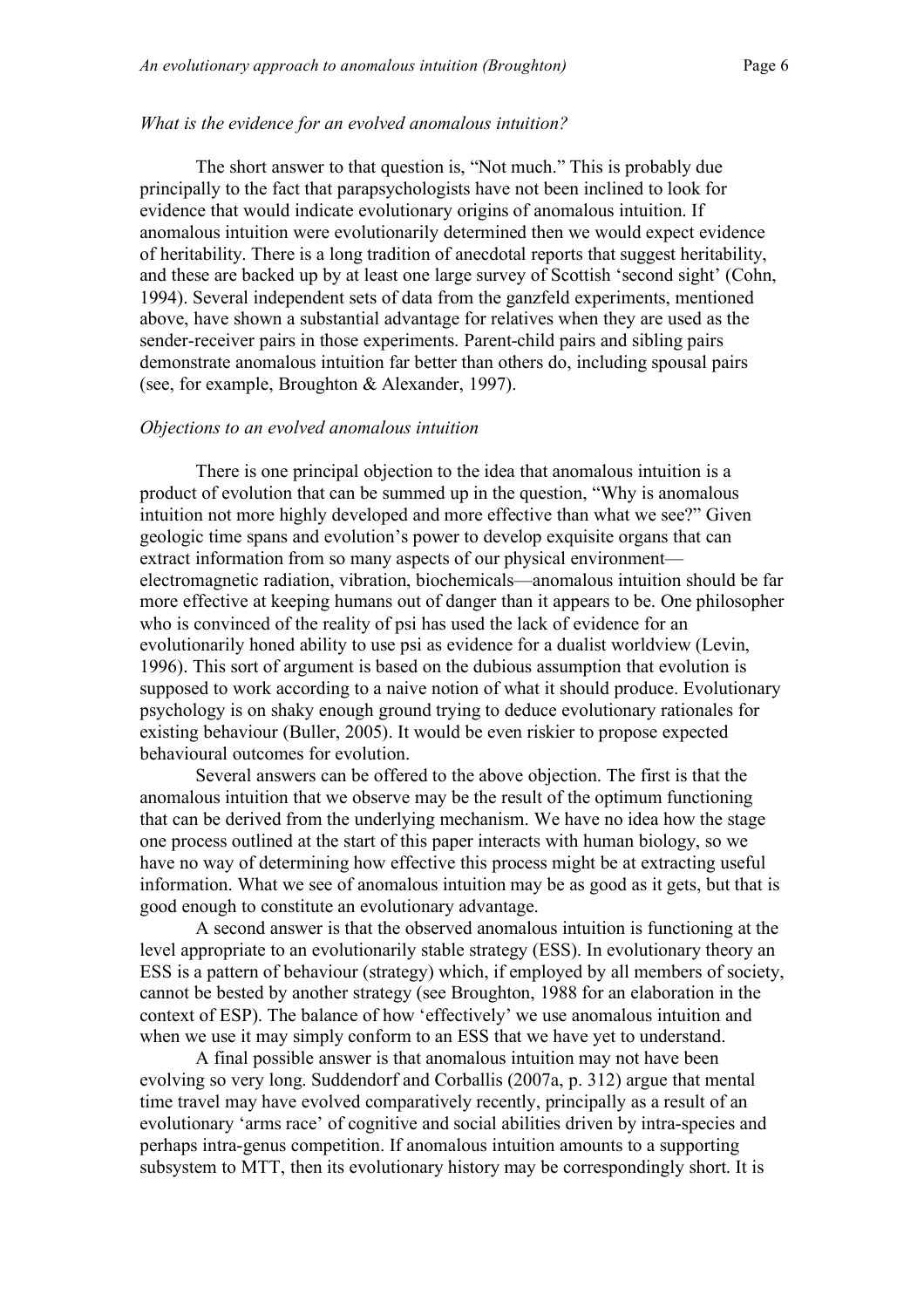even possible that anomalous intuition is a competitive evolutionary adaptation for a species that was rapidly developing MTT capability based exclusively on memory.

#### *Conclusions*

Anomalous intuition, known by many different names, has been around as long as recorded history, and the substantial amount of scientific evidence that has grown up in recent decades to support its existence suggests that a complete understanding of what we think of as normal intuition will require an understanding of how anomalous intuition fits into the picture. Anomalous intuition need not be seen as something that is paranormal, but rather it is a yet-to-be understood component of the evolutionary tool kit that humans have developed.

Mental time travel, with its immense evolutionary advantage, suggests a clear evolutionary pathway in which anomalous intuition might be located. Anomalous intuition may share key mechanism with MTT (Broughton, 2006), and although the evidence at present is largely circumstantial, it strongly suggests areas in which future research aimed at understanding anomalous intuition should be directed.

#### *References*

- Bechara, A., Damasio, H., Tranel, D., & Damasio, A. R. (2005). The Iowa Gambling Task and the somatic marker hypothesis: some questions and answers. *Trends in Cognitive Sciences, 9*(4), 159–162.
- Bierman, D. J. (2008). *Consciousness induced restoration of time-symmetry (CIRTS), a psychophysical theoretical perspective.* Paper presented at the
- Parapsychological Association 32nd annual convention, Winchester, UK. Bierman, D. J., & Radin, D. I. (1997). Anomalous anticipatory response on
- randomized future conditions. *Perceptual and Motor Skills, 84*, 689–690. Broughton, R. S. (1988). If you want to know how it works, first find out what it's for.
- In D. H. Weiner & R. L. Morris (Eds.), *Research in Parapsychology 1987* (pp. 187–202). Metuchen, N.J.: Scarecrow Press.
- Broughton, R. S. (2006). Memory, emotion and the receptive psi process. *Journal of Parapsychology, 70*(2), 255–274.
- Broughton, R. S., & Alexander, C. H. (1997). Autoganzfeld II: An attempted replication of the PRL ganzfeld research. *Journal of Parapsychology*.
- Buller, D. J. (2005). *Adapting minds: Evolutionary psychology and the persistent quest for human nature*. London: The MIT Press.
- Cohn, S. A. (1994). A survey of Scottish second sight. *Journal of the Sorciety for Psychical Research, 59*(835), 385-400.
- D'Argembeau, A., & Van der Linden, M. (2007). Emotional aspects of mental time travel. *Behavioral and Brain Sciences, 30*(03), 320–321.
- Damasio, A. R. (1994). *Descartes' error: Emotion, reason, and the human brain*. New York: G. P. Putnam's Sons.
- Damasio, A. R. (1996). The somatic marker hypothesis and the possible functions of the prefrontal cortex. *Philosophical Transactions of the Royal Society of London, B, 351*, 1413–1420.
- Finn, M. V., Geary, D. C., & Ward, C. V. (2005). Ecological dominance, social competition, and coalitionary arms races: Why humans evolved extraodinary intelligence. *Evolution and Human Behavior*, 26, 10-46.
- Haldane, J. B. S. (1927). A mathematical theory of natural and artificial selection, Part V: Selection and mutation. *Proceedings of the Cambridge Philosophical Society, 23*, 838‒844.
- Hyman, R. (2010). Meta-analysis that conceals more than it reveals: Comment on Storm et al. (2010). *Psychological Bulletin, 136*(4), 486–490.